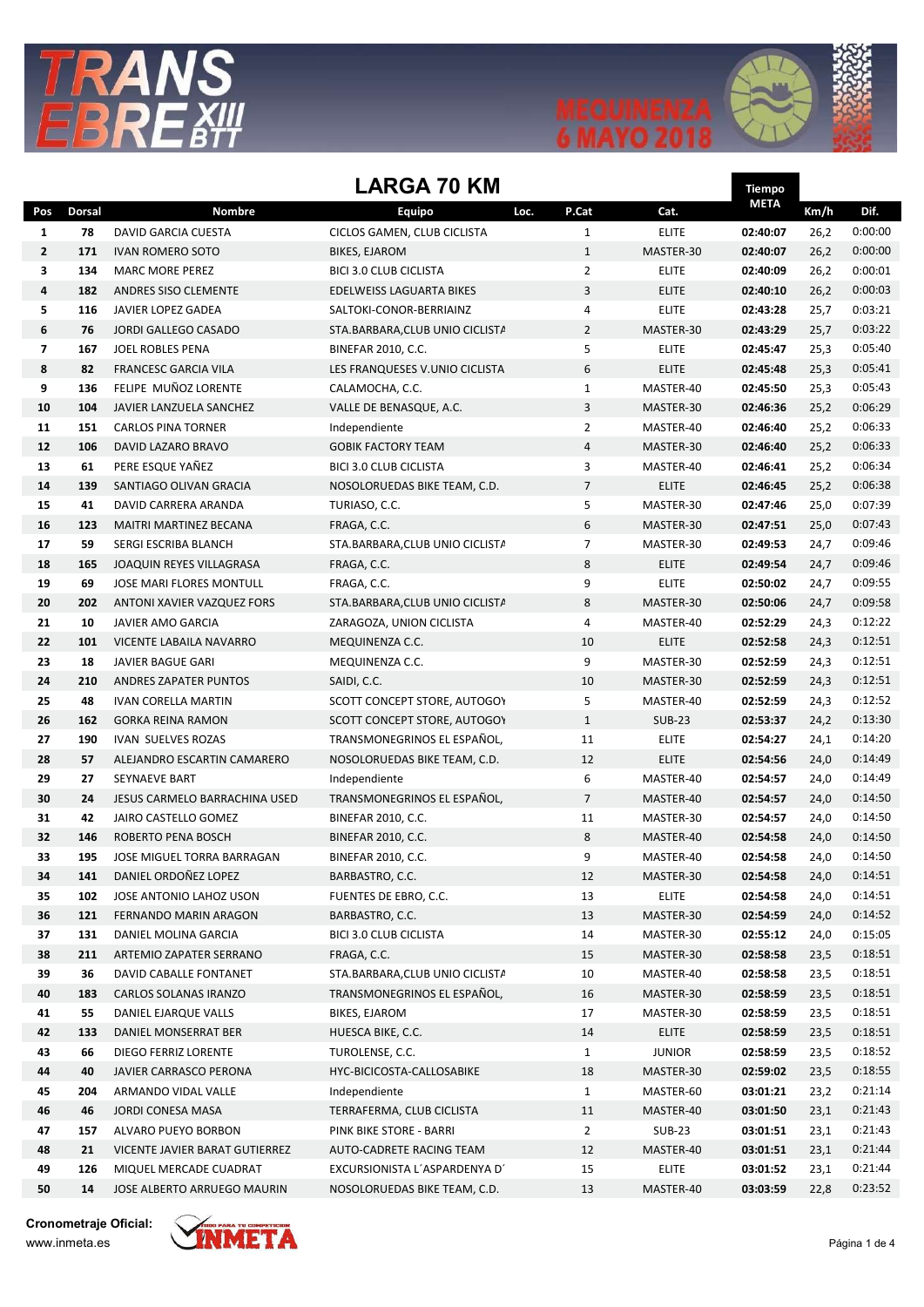





Tiempo

## **TRANSFRRF**

|     |        |                                  |                                |                      |                |               | <b>GILLA</b> |      |         |
|-----|--------|----------------------------------|--------------------------------|----------------------|----------------|---------------|--------------|------|---------|
| Pos | Dorsal | <b>Nombre</b>                    | Equipo                         | Loc.                 | P.Cat          | Cat.          | <b>META</b>  | Km/h | Dif.    |
| 51  | 56     | RAFAEL EJEA MENJON               | SALTOKI-CONOR-BERRIAINZ        |                      | 1              | MASTER-50     | 03:04:01     | 22,8 | 0:23:53 |
| 52  | 62     | ALEX ESTEVE BERNAUS              | TRACK TEAM CLUB CICLISTA BELLP |                      | 16             | <b>ELITE</b>  | 03:05:01     | 22,7 | 0:24:53 |
| 53  | 203    | <b>IKER VICARIO BEISTEGI</b>     | VIBIKE C.D.C.                  |                      | 19             | MASTER-30     | 03:05:02     | 22,7 | 0:24:54 |
| 54  | 149    | DAVID PERIZ EZQUERRA             | HUESCA BIKE, C.C.              |                      | 20             | MASTER-30     | 03:05:52     | 22,6 | 0:25:45 |
| 55  | 39     | SERGIO CARBALLO MAYA             | CASPOLINO, C.C.                |                      | 21             | MASTER-30     | 03:05:53     | 22,6 | 0:25:46 |
| 56  | 85     | PEDRO GOMEZ LOZANO               | CICLOS RICHI, C.C.             |                      | $\overline{2}$ | MASTER-50     | 03:06:08     | 22,6 | 0:26:01 |
| 57  | 98     | MARIO JAVIER IMBUS ROMO          | NOSOLORUEDAS BIKE TEAM, C.D.   |                      | 22             | MASTER-30     | 03:06:09     | 22,6 | 0:26:02 |
| 58  | 71     | JUAN LUIS FORNIES ALBIAC         | AUTO-CADRETE RACING TEAM       |                      | 23             | MASTER-30     | 03:06:09     | 22,6 | 0:26:02 |
| 59  | 209    | <b>ROBERT VISA MIR</b>           | TRACK TEAM CLUB CICLISTA BELLP |                      | 14             | MASTER-40     | 03:06:10     | 22,6 | 0:26:02 |
| 60  | 180    | <b>MAURIZIO GUISEPPE SARTORI</b> | ESTEVE, GRUP ESPORTIU          |                      | 17             | <b>ELITE</b>  | 03:06:10     | 22,6 | 0:26:02 |
| 61  | 178    | CARLOS SALUDES CLAVEROL          | VALLE DE BENASQUE, A.C.        |                      | 15             | MASTER-40     | 03:06:10     | 22,6 | 0:26:03 |
| 62  | 51     | LEANDRO CUCALON PALACIO          | ZARAGOZA, ESCUELA CICLISTA     |                      | 18             | <b>ELITE</b>  | 03:08:16     | 22,3 | 0:28:09 |
| 63  | 4      | XAVI AGUILAR NAVARRO             | MEQUINENZA C.C.                | SI                   | $\overline{2}$ | <b>JUNIOR</b> | 03:08:42     | 22,3 | 0:28:35 |
| 64  | 118    | CRISTIAN CAMILO LOPEZ MOLINA     | TURIASO, C.C.                  |                      | 3              | <b>JUNIOR</b> | 03:10:00     | 22,1 | 0:29:53 |
| 65  | 188    | ADRIAN SORIANO ALONSO            | BARBASTRO, C.C.                |                      | 3              | <b>SUB-23</b> | 03:10:02     | 22,1 | 0:29:54 |
| 66  | 160    | <b>MARIO RAMOS FERRIZ</b>        | TUROLENSE, C.C.                |                      | 4              | <b>SUB-23</b> | 03:10:02     | 22,1 | 0:29:55 |
| 67  | 19     | MANUEL JORGE BAJA MERIZ          | HUESCA BIKE, C.C.              |                      | 16             | MASTER-40     | 03:10:03     | 22,1 | 0:29:56 |
| 68  | 177    | ANGEL SALAS PEREZ                | CICLOS RICHI, C.C.             |                      | 17             | MASTER-40     | 03:10:03     | 22,1 | 0:29:56 |
| 69  | 8      | <b>JAVIER ALCALDE PALACIOS</b>   | Nacex team                     |                      | 24             | MASTER-30     | 03:10:04     | 22,1 | 0:29:57 |
| 70  | 13     | DAVID ARROYO ORDOVAS             | Independiente                  |                      | 18             | MASTER-40     | 03:10:08     | 22,1 | 0:30:00 |
| 71  | 193    | <b>RAUL TELLO SALAS</b>          | ARMANTES, C.D.                 |                      | 19             | MASTER-40     | 03:10:53     | 22,0 | 0:30:45 |
| 72  | 86     | JOSE ANTONIO GONZALEZ GUTIERREZ  | Ciclista Fraga                 |                      | 20             | MASTER-40     | 03:10:54     | 22,0 | 0:30:46 |
| 73  | 213    | ALVARO ZAZURCA FERNANDEZ         | ZAZURCA TEAM                   |                      | 5              | <b>SUB-23</b> | 03:10:54     | 22,0 | 0:30:47 |
| 74  | 74     | DAVID FUENTES RUIZ               | VALLE DE BENASQUE, A.C.        |                      | 25             | MASTER-30     | 03:11:15     | 22,0 | 0:31:08 |
| 75  | 207    | MARIANO VILLALTA RAMON           | ALFINDEN, C.C.                 |                      | 21             | MASTER-40     | 03:11:16     | 22,0 | 0:31:09 |
| 76  | 143    | JUANMA OVIEDO GUTIERREZ          | OSCENSE, C.C.                  |                      | 26             | MASTER-30     | 03:12:14     | 21,8 | 0:32:07 |
| 77  | 196    | <b>EDUARDO TORRES TOMAS</b>      | ALTORRICON, C.C.               |                      | 27             | MASTER-30     | 03:12:17     | 21,8 | 0:32:09 |
| 78  | 12     | DAVID ARBIOL AZAGRA              | ARDIYAS, C.C.                  |                      | 28             | MASTER-30     | 03:12:19     | 21,8 | 0:32:12 |
| 79  | 80     | DAVID GARCIA RECIO               | NOSOLORUEDAS BIKE TEAM, C.D.   |                      | 22             | MASTER-40     | 03:12:20     | 21,8 | 0:32:13 |
| 80  | 84     | <b>CARLES GENE GIRON</b>         | NOGUERA SPORTBIKE ASSOC.ESPC   |                      | 19             | <b>ELITE</b>  | 03:13:17     | 21,7 | 0:33:10 |
| 81  | 50     | <b>CARLOS CRUZ ALVAREZ</b>       | AUTO-CADRETE RACING TEAM       |                      | 29             | MASTER-30     | 03:13:23     | 21,7 | 0:33:16 |
| 82  | 58     | <b>ISRAEL ESCOBAR PASCUAL</b>    | AUTO-CADRETE RACING TEAM       |                      | 23             | MASTER-40     | 03:13:24     | 21,7 | 0:33:16 |
| 83  | 140    | JOAN CARLES OMS ARTAL            | TRACK TEAM CLUB CICLISTA BELLP |                      | 24             | MASTER-40     | 03:14:56     | 21,5 | 0:34:49 |
| 84  | 112    | DANIEL LLORET NASARRE            | <b>BINEFAR 2010, C.C.</b>      |                      | 30             | MASTER-30     | 03:15:19     | 21,5 | 0:35:12 |
| 85  | 132    | JAVIER JOSE MONCLUS BRET         | CASPOLINO, C.C.                |                      | 25             | MASTER-40     | 03:16:34     | 21,4 | 0:36:27 |
| 86  | 54     | JOSE ANTONIO DOLADER CORTES      | CASPOLINO, C.C.                |                      | 31             | MASTER-30     | 03:16:35     | 21,4 | 0:36:28 |
| 87  | 83     | SERGIO GAVIN ARCOS               | CASPOLINO, C.C.                |                      | 26             | MASTER-40     | 03:16:36     | 21,4 | 0:36:28 |
| 88  | 75     | <b>IVAN GALAN ESTEBAN</b>        | MEQUINENZA C.C.                | $\mathsf{SI}\xspace$ | 32             | MASTER-30     | 03:16:36     | 21,4 | 0:36:29 |
| 89  | 11     | DAVID ARAGON ESTEBAN             | ARDIYAS, C.C.                  |                      | 27             | MASTER-40     | 03:17:26     | 21,3 | 0:37:19 |
| 90  | 120    | JOSE LUENGO BAEZA                | SAIDI, C.C.                    |                      | 28             | MASTER-40     | 03:17:27     | 21,3 | 0:37:20 |
| 91  | 161    | <b>MARC RAMOS SOLA</b>           | BIKING POINT, CLUB CICLISTA    |                      | 33             | MASTER-30     | 03:17:27     | 21,3 | 0:37:20 |
| 92  | 119    | <b>CESAR LUENGO BAEZA</b>        | SAIDI, C.C.                    |                      | 29             | MASTER-40     | 03:17:28     | 21,3 | 0:37:20 |
| 93  | 15     | <b>VICTOR ATARES PUEYO</b>       | <b>BINEFAR 2010, C.C.</b>      |                      | 20             | <b>ELITE</b>  | 03:17:41     | 21,2 | 0:37:34 |
| 94  | 108    | CARLES LLAGOSTERA CASAS          | <b>BICI 3.0 CLUB CICLISTA</b>  |                      | 30             | MASTER-40     | 03:18:43     | 21,1 | 0:38:35 |
| 95  | 37     | VICENTE CALABUIG GARCIA          | NOSOLORUEDAS BIKE TEAM, C.D.   |                      | 3              | MASTER-50     | 03:18:44     | 21,1 | 0:38:37 |
| 96  | 29     | VICTOR BERGA ABELLA              | ALGUAIRE, CLUB CICLISTA        |                      | $\overline{4}$ | MASTER-50     | 03:20:18     | 21,0 | 0:40:11 |
| 97  | 73     | ANDRES FREGA MONTI               | CALATORAO, C.C.                |                      | 34             | MASTER-30     | 03:21:59     | 20,8 | 0:41:52 |
| 98  | 31     | EDUARDO LUIS BIENZOBAS PARDO     | ZUFARIENSE, C.C.               |                      | 31             | MASTER-40     | 03:22:00     | 20,8 | 0:41:53 |
| 99  | 154    | OSCAR PONZ EGEA                  | Oscar Ponz                     |                      | 32             | MASTER-40     | 03:22:02     | 20,8 | 0:41:55 |
| 100 | 96     | JAVIER HERRERA ALDA              | CADRETE, C.C.                  |                      | 33             | MASTER-40     | 03:22:02     | 20,8 | 0:41:55 |

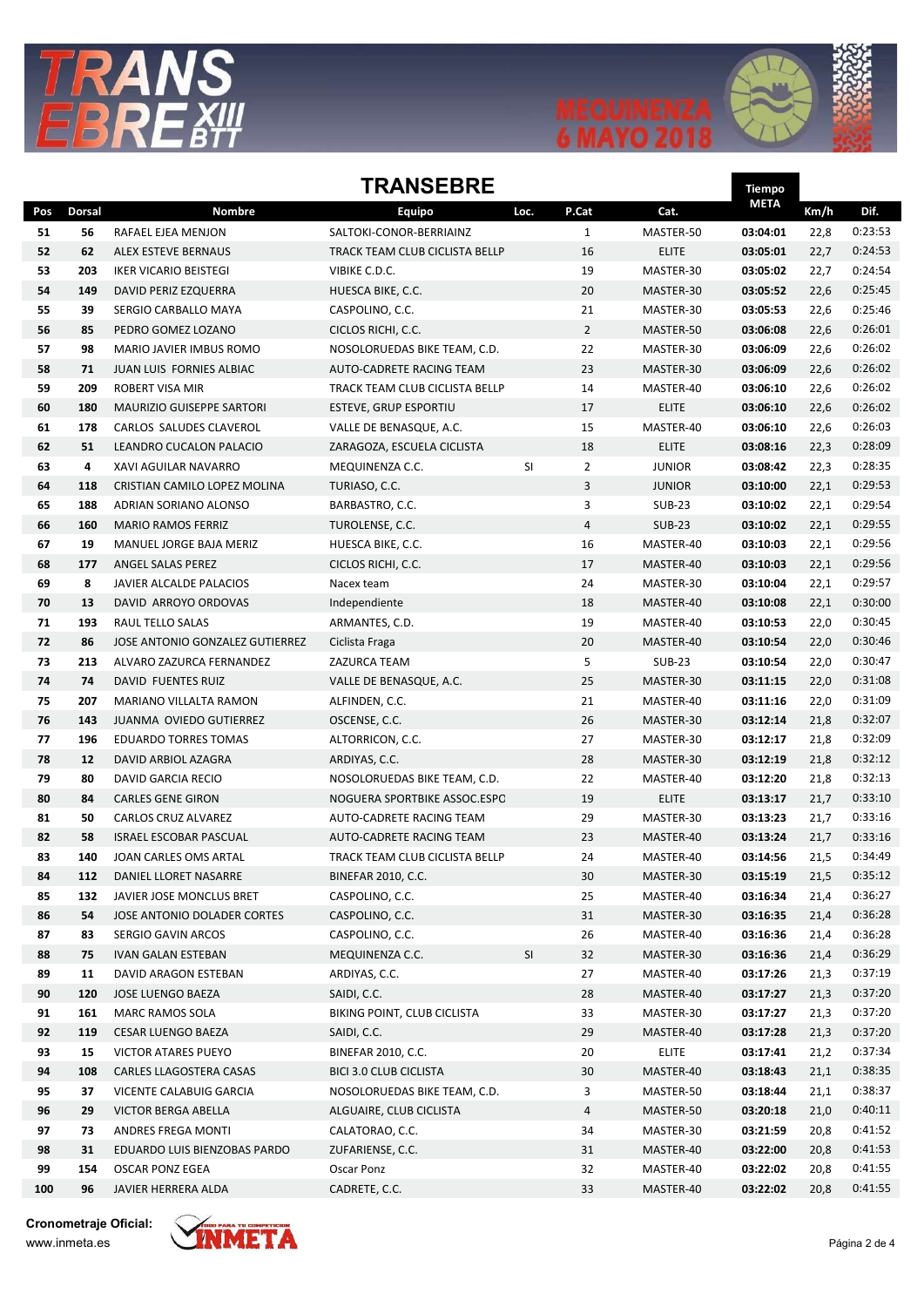



## **TRANSFRRF**

| IRANJEBRE  |               |                                                      |                                    |      | <b>Tiempo</b>  |                           |                      |              |                    |
|------------|---------------|------------------------------------------------------|------------------------------------|------|----------------|---------------------------|----------------------|--------------|--------------------|
| Pos        | <b>Dorsal</b> | <b>Nombre</b>                                        | Equipo                             | Loc. | P.Cat          | Cat.                      | <b>META</b>          | Km/h         | Dif.               |
| 101        | 26            | <b>VICTOR BARRERAS</b>                               | Victor Barreras laporta            |      | 35             | MASTER-30                 | 03:22:10             | 20,8         | 0:42:03            |
| 102        | 9             | DANIEL ALUSTIZA HERNANDEZ                            | Chuta <sub>2</sub> BTT             |      | 36             | MASTER-30                 | 03:22:12             | 20,8         | 0:42:04            |
| 103        | 117           | <b>CARLOS LOPEZ GUILLEN</b>                          | SAIDI, C.C.                        |      | 37             | MASTER-30                 | 03:23:11             | 20,7         | 0:43:04            |
| 104        | 45            | FERNANDO COLAS PINILLA                               | MTB LOBOS ZARAGOZA, C.C.           |      | 5              | MASTER-50                 | 03:24:28             | 20,5         | 0:44:20            |
| 105        | 212           | ANDRES ZAPATER ZAPATER                               | <b>VELILLA BTT</b>                 |      | 34             | MASTER-40                 | 03:25:41             | 20,4         | 0:45:34            |
| 106        | 32            | <b>JESUS BLASCO ARAGON</b>                           | SOBRARBE, CLUB ATLETICO            |      | 21             | <b>ELITE</b>              | 03:26:25             | 20,3         | 0:46:18            |
| 107        | 111           | MIGUEL ANGEL LLOP RODES                              | MEQUINENZA C.C.                    | SI   | 38             | MASTER-30                 | 03:27:29             | 20,2         | 0:47:21            |
| 108        | 142           | JOSE ANTONIO OSMA PADILLA                            | BTT ZARAGOZA, CRUZADOS             |      | 39             | MASTER-30                 | 03:27:29             | 20,2         | 0:47:22            |
| 109        | 72            | ANTONIO FORNOS NAVARRO                               | MEQUINENZA C.C.                    | SI   | 40             | MASTER-30                 | 03:29:04             | 20,1         | 0:48:57            |
| 110        | 232           | EVA ELBAILE PERIZ                                    | SCOTT CONCEPT STORE, AUTOGOY       |      | $\mathbf{1}$   | MASTER 30 FEM.            | 03:29:04             | 20,1         | 0:48:57            |
| 111        | 81            | PEDRO GARCIA SAPETTI                                 | AUTO-CADRETE RACING TEAM           |      | 35             | MASTER-40                 | 03:29:06             | 20,1         | 0:48:59            |
| 112        | 172           | NANO ROMIA JOVE                                      | Club Ciclista Seròs                |      | 36             | MASTER-40                 | 03:30:04             | 20,0         | 0:49:57            |
| 113        | 144           | <b>JAVI PALACIOS</b>                                 | <b>NACEX TOWCAR TEAM</b>           |      | 41             | MASTER-30                 | 03:30:05             | 20,0         | 0:49:57            |
| 114        | 176           | <b>CESAR RUIZ MARTINEZ</b>                           | SCOTT CONCEPT STORE, AUTOGOY       |      | 37             | MASTER-40                 | 03:30:05             | 20,0         | 0:49:58            |
| 115        | 181           | <b>GUERAU SERENTILL TEIXIDO</b>                      | cc seròs                           |      | 42             | MASTER-30                 | 03:30:06             | 20,0         | 0:49:58            |
| 116        | 64            | <b>XAVIER FERRAN AGUSTI</b>                          | SEROS, CLUB CICLISTA               |      | 38             | MASTER-40                 | 03:30:06             | 20,0         | 0:49:58            |
| 117        | 184           | JOSE SOLANO ISABAL                                   | FRAGA, C.C.                        |      | 39             | MASTER-40                 | 03:30:06             | 20,0         | 0:49:58            |
| 118        | 205           | DAVID VILARASAU USTRELL                              |                                    |      | 40             | MASTER-40                 | 03:30:14             | 20,0         | 0:50:07            |
| 119        | 103           | EDUARDO LANGARITA CORRAL                             | NOSOLORUEDAS BIKE TEAM, C.D.       |      | 43             | MASTER-30                 | 03:32:19             | 19,8         | 0:52:11            |
| 120        | 114           | <b>JOSEP LOMBARDO PERIES</b>                         | ATENEU GARRIGUENC CLUB CICLIS      |      | 44             | MASTER-30                 | 03:32:19             | 19,8         | 0:52:11            |
| 121        | 201           | PABLO JULIAN VALIOS FERNANDEZ                        | HUESCA BIKE, C.C.                  |      | 41             | MASTER-40                 | 03:32:19             | 19,8         | 0:52:12            |
| 122        | 197           | JOEL TORRUELLA FUSTE                                 | Fotli o no li fotis                |      | 22             | <b>ELITE</b>              | 03:32:23             | 19,8         | 0:52:15            |
| 123        | 185           | ARMAND SOLE MARBA                                    | TRACK TEAM CLUB CICLISTA BELLP     |      | $\overline{2}$ | MASTER-60                 | 03:33:04             | 19,7         | 0:52:56            |
| 124        | 173           | <b>ENRIQUE ROS HERRERO</b>                           | BIKES, EJAROM                      |      | 23             | <b>ELITE</b>              | 03:34:25             | 19,6         | 0:54:17            |
| 125        | 189           | ROBERTO SORIANO RAUSA                                | MONZON, C.C.                       |      | 42             | MASTER-40                 | 03:34:30             | 19,6         | 0:54:23            |
| 126        | 87            | ISIDRO GONZALEZ SAAVEDRA                             | PALLEJA, CLUB CICLISTA             |      | 6              | MASTER-50                 | 03:34:44             | 19,6         | 0:54:37            |
| 127        | 95            | JULIAN HERRANZ DELGADO                               | MONZON, C.C.                       |      | 43             | MASTER-40                 | 03:35:36             | 19,5         | 0:55:29            |
| 128        | 233           | <b>MARTA FILLAT FUENTES</b>                          | MONZON, C.C.                       |      | $\mathbf{1}$   | MASTER 40 FEM.            | 03:35:37             | 19,5         | 0:55:30            |
| 129        | 199           | JAVIER VALERA NAVARRO                                | Fraga c.c.                         |      | 45             | MASTER-30                 | 03:36:16             | 19,4         | 0:56:08            |
| 130        | 89            | <b>ISMAEL GROS VIDAL</b>                             |                                    |      | 24             | <b>ELITE</b>              | 03:37:20             | 19,3         | 0:57:13            |
| 131        | 88            | <b>CARLOS GRAMUN CABRERIZO</b>                       | Btt velilla                        |      | 46             | MASTER-30                 | 03:37:23             | 19,3         | 0:57:15            |
| 132        | 68            | DAVID FIGUEROLA PALLARUELO                           | SAIDI, C.C.                        |      | 47             | MASTER-30                 | 03:37:23             | 19,3         | 0:57:15            |
| 133        | 192           | MACARIO JORGE TELLO PLOU                             | ALEN BIKES, C.C.                   |      | 44             | MASTER-40                 | 03:37:44             | 19,3         | 0:57:36            |
| 134        | 17            | ALBERT BADIA GUERRI                                  | ALBERT BADIA GUERRI                |      | 48             | MASTER-30                 | 03:38:34             | 19,2         | 0:58:26            |
| 135        | 2             | ARMANDO ABAD GADOUX                                  | ALEN BIKES, C.C.                   |      | $\overline{7}$ | MASTER-50                 | 03:38:35             | 19,2         | 0:58:28            |
| 136        | 67            | JOSEP FIGUEROLA CANALS                               | CIUTAT DE REUS CLUB CICLISTA       |      | 3              | MASTER-60                 | 03:40:00             | 19,1         | 0:59:53            |
| 137        | 130           | JAVIER MOLI ZANUY                                    | Club ciclista binefar              |      | 45             | MASTER-40                 | 03:40:01             | 19,1         | 0:59:53            |
| 138        | 158           | CARLOS RAIGAL GISTAU                                 | D'OLIANA, AGRUPACIO CICLISTA       |      | 8              | MASTER-50                 | 03:40:16             | 19,1         | 1:00:08            |
| 139        | 16            | JORGE AVELLANED RELANCIO                             | ARDIYAS, C.C.                      |      | 49             | MASTER-30                 | 03:40:17             | 19,1         | 1:00:10            |
| 140        | 49            | JOSE FCO. COTAINA MENGUAL                            | <b>CC LLIBER</b>                   |      | 50             | MASTER-30                 | 03:40:39             | 19,0         | 1:00:32            |
| 141        | 148           | JESUS PEREZ SANCHEZ                                  | UTEBO, C.C.                        |      | 46             | MASTER-40                 | 03:41:08             | 19,0         | 1:01:00            |
| 142        | 63            | DAVID FALCO TOMAS                                    | fotlionolifotis                    |      | 25             | <b>ELITE</b>              | 03:42:15             | 18,9         | 1:02:08            |
| 143        | 166           | XAVIER RIBEROLA VELASCO<br>JOSE ANTONIO PALAU OLIVER | C. C. LLEIDA                       |      | 47             | MASTER-40                 | 03:43:43             | 18,8         | 1:03:36<br>1:04:13 |
| 144<br>145 | 145<br>28     | FERNANDO BELTRAN GARCIA                              | MEQUINENZA C.C.<br>MEQUINENZA C.C. | SI   | 51<br>26       | MASTER-30<br><b>ELITE</b> | 03:44:20<br>03:44:21 | 18,7<br>18,7 | 1:04:13            |
| 146        | 147           | JORGE PEREZ JORDAN                                   | SAN MATEO, CLASICO                 |      | 48             | MASTER-40                 | 03:44:23             | 18,7         | 1:04:16            |
| 147        | 231           | LYDIA MARTA CASTRO DENUC                             | BIKING POINT, CLUB CICLISTA        |      | $\mathbf{1}$   | ELITE FEM.                | 03:45:36             | 18,6         | 1:05:29            |
| 148        | 6             | JORDI ALBA TEIXIDO                                   | Club Ciclista Seròs                |      | 49             | MASTER-40                 | 03:45:41             | 18,6         | 1:05:33            |
| 149        | 23            | RAÜL BARO CORTIELLA                                  | Club Ciclista Seròs                |      | 50             | MASTER-40                 | 03:45:41             | 18,6         | 1:05:33            |
| 150        | 22            | DELFIN BARO CORTIELLA                                | <b>CLUB CICLISTA SEROS</b>         |      | 52             | MASTER-30                 | 03:45:42             | 18,6         | 1:05:35            |
|            |               |                                                      |                                    |      |                |                           |                      |              |                    |